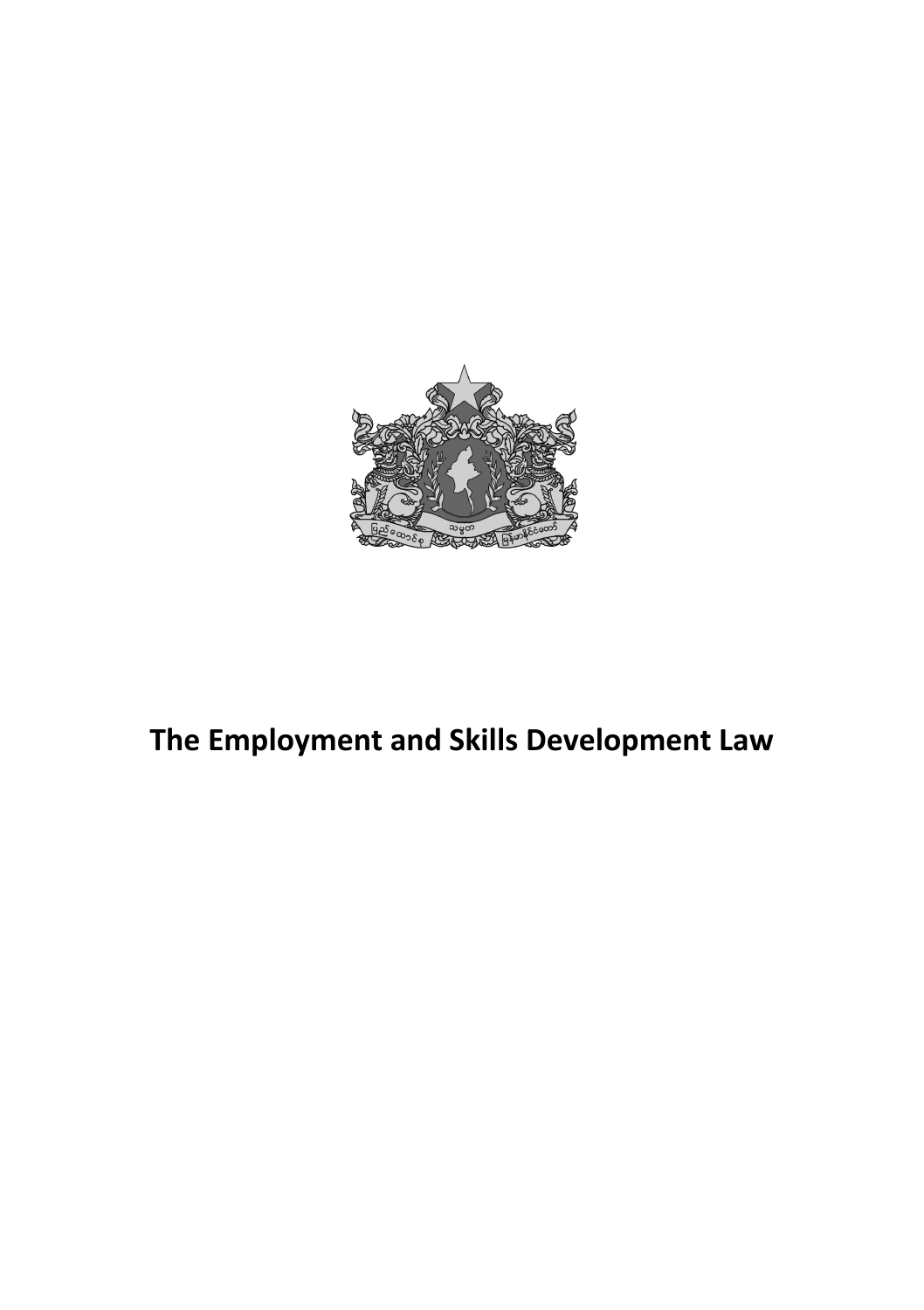**The Republic of the Union of Myanmar**

**Pyidaungsu Hluttaw**

**The Employment and Skills Development Law**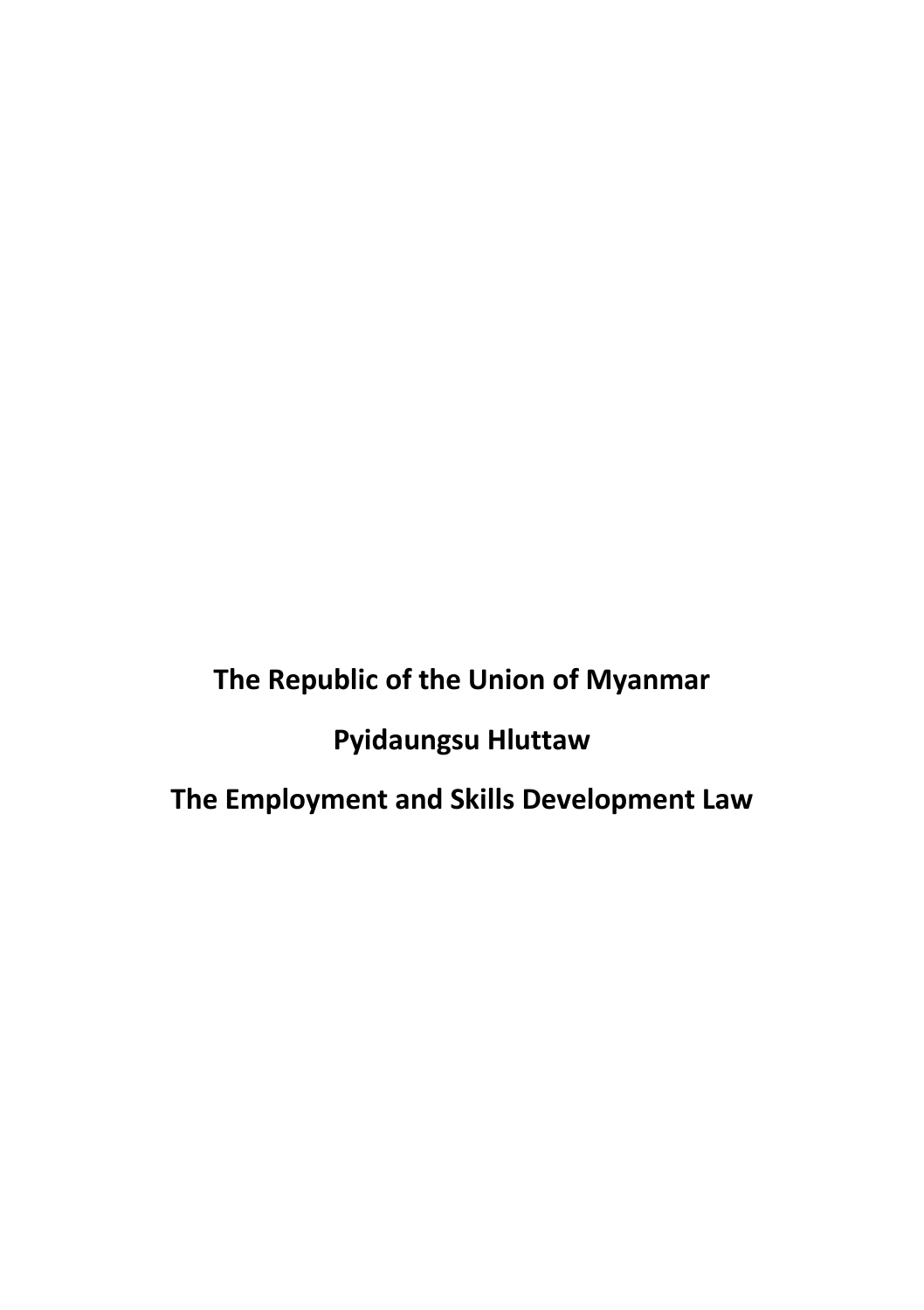# **The Employment and Skills Development Law (The Pyidaungsu Hluttaw Law No. 29/2013) The9th Waning of Wagaung, 1375 M.E. (30th August, 2013)**

The Pyidaungsu Hluttaw hereby enacts this Law.

### **Chapter 1**

### **Title, Date of Effectiveness and Definition**

- 1. (a) This Law shall be called the Employment and Skills Development Law.
- (b) This Law shall come into force commencing from three months after its enactment.

2. The definitions contained in this Law shall have the meanings given hereunder:

- (a) **Employer** means a person who has the right to appoint the worker or a person who is delegated to appoint the worker at a government department, government organization or at a work owned by the co-operative, private or joint-venture or at any organization or company where stipulated number or more of permanent or temporary workers are working;
- (b) **Worker** means a person who performs a work that requires skills or moderate skillsor no skills for wages at a government department, government organization or at a work owned by the co-operative, private or joint-venture or at any organization or at a company. In thisdefinition, an apprentice worker is included;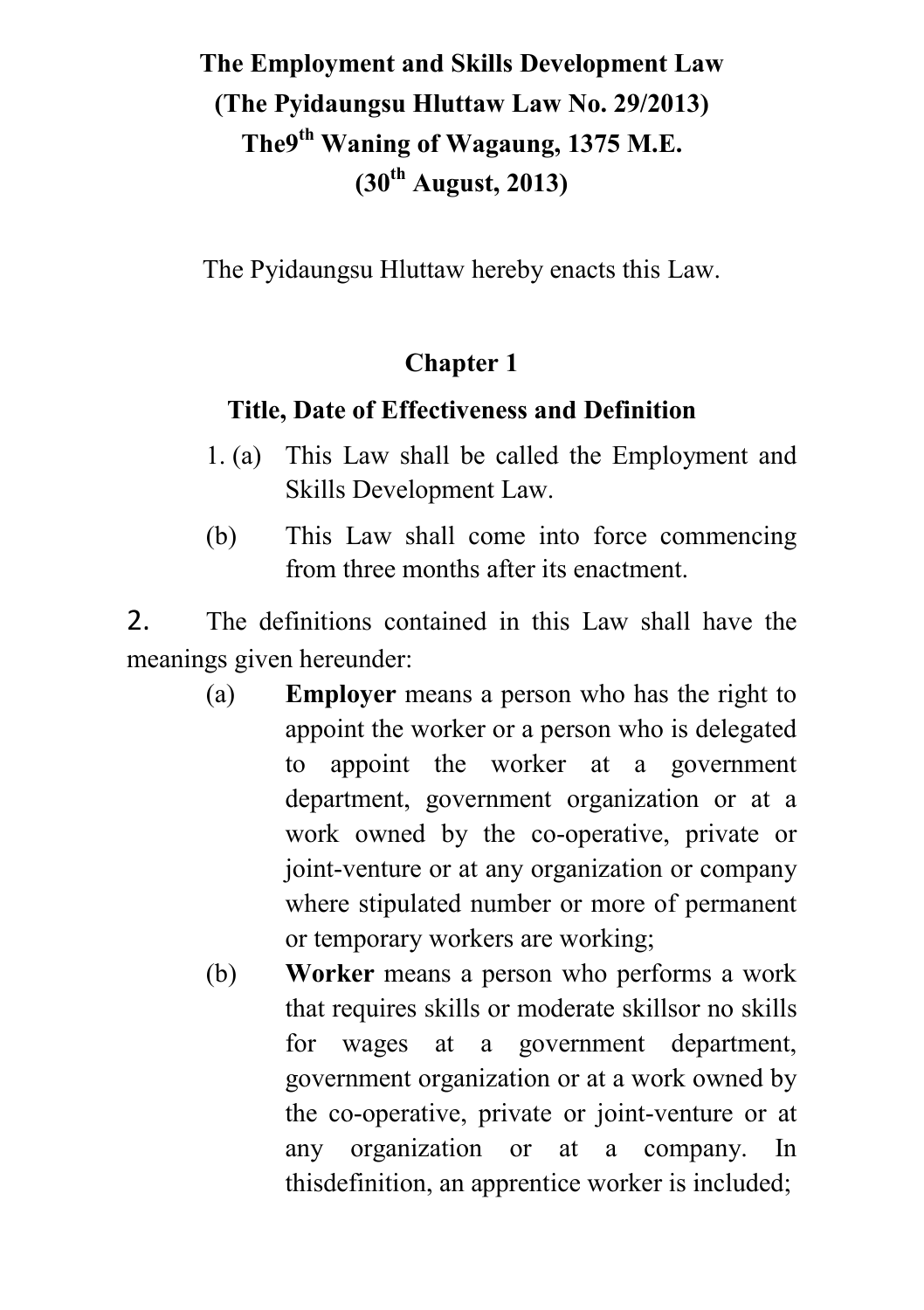- (c) **Industrial and Service Enterprise** means, for the purposes of this Law, one or more workshops or factories or, one or more categories of work or, one or more categories of branch of workshop, factory, work, factory department and work department located in any geographical areastipulated by the Ministry of Labour, Employment and Social Security.
- (d) **Wages**, **Salary** includes normal wages or salary and, additional payment for overtime work as well as allowance and benefits if any, but does not include any payment to cover expenses incurred in the course of performing work.
- (e) **Training** means courses conducted for imparting knowledge and skills to those seeking employment as well as to workers and includes pre-employment training, during - employment training for acquiring skills, skills upgrading training and retraining for changing of the nature of work.
- (f) **Training Centre** means the centre established for the purpose of training job seekersand workers, in accordance with occupational skills standards.
- (g) **Skills**means the required capacity to enable to do any work in accordance with the specifications;
- (h) **Occupational Competency Standard** means performance standards in accordance with levels of skills for the various occupations prescribed or recognized by the Skills Development Agency under the law;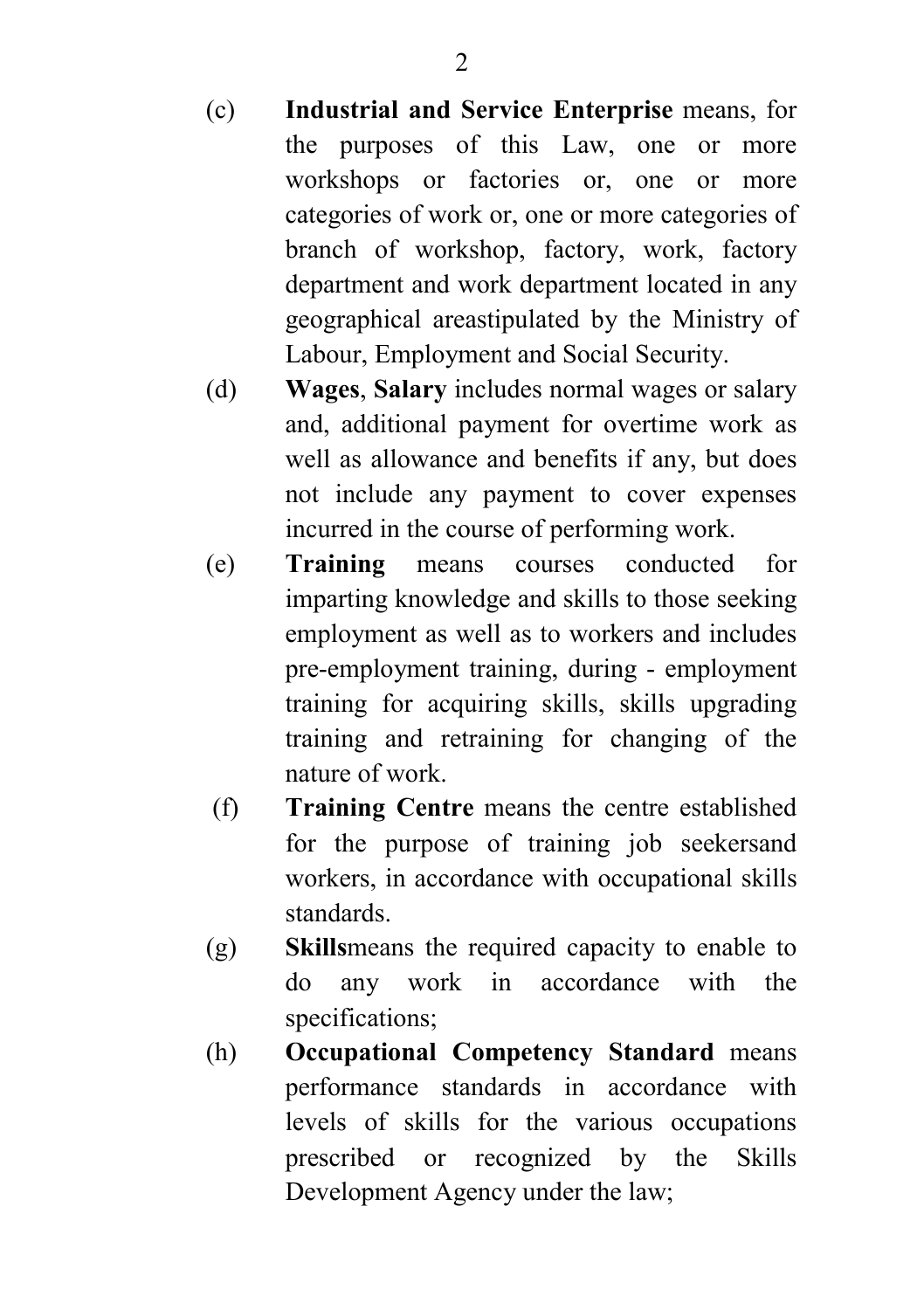- (i) **Authority** means the organization for employment and skills development formed under this Law;
- (j) **Registration Certificate** means the certificate issued under this Law to the Training Centers and Skills Assessment Centres by the Skills Development Agency;
- (k) **Skills Assessment Centre** means the centre authorized by the Skill DevelopmentAgency to undertake skills assessment in conformity with the stipulated criteria;
- (l) **Skills Recognition Certificate** means a certificate issued by the Skill Assessment Centre with the approval of the Skills Development Agency;
- (m) **Skilledworker** means a person who has been issued any type of occupational skills recognition certificate by the Skill Assessment Centre with the approval of the Skills Development Agency under this Law;
- (n) **Fund** means the skills development fund established under this Law;
- (o) **Contribution** means the contribution to be paid by the relevant employer to the skills development fund in accord with this Law;
- (p) **Ministry** means the Ministry of Labour, Employment and Social Security of the Union Government.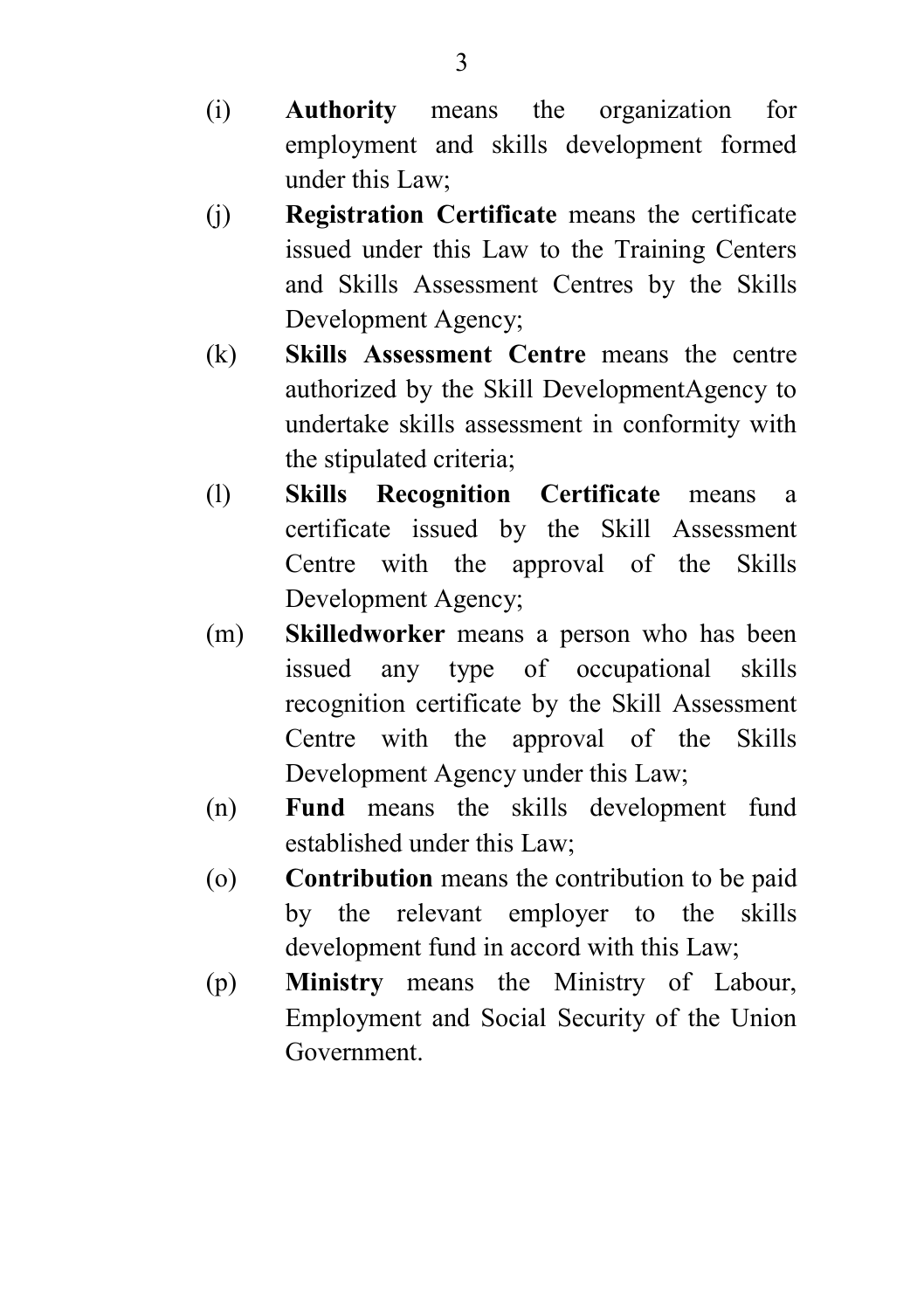### **Chapter (2) Employment and Employment Seeking**

- 3. The Ministry shall manage the facilities and measures to help for selection of employment, obtaining employment for employment seeker suitable according to the age and strength; tenure in employment and skill development, and to help employers for obtaining workers suitable for the employment.
- 4. (a) The Ministry, for any matters contained in section 3:
	- (i) may establish labour exchange offices as may be necessary;
	- (ii) may carry out necessary arrangements by opening government labour exchange offices, by permitting the private internal recruitment agencies serving with free of charge to employment seeker or by any other means, to explore employment opportunities, help the employment seekers and to help employers for obtaining suitable worker for the employment;
	- (b) The employment seeker shall not lose the opportunities and benefits provided by any labour exchange offices due to his refusal to accept the employment sought by it on the reasons that labour dispute is being occurred at the work he intends to work, the wage of employment searched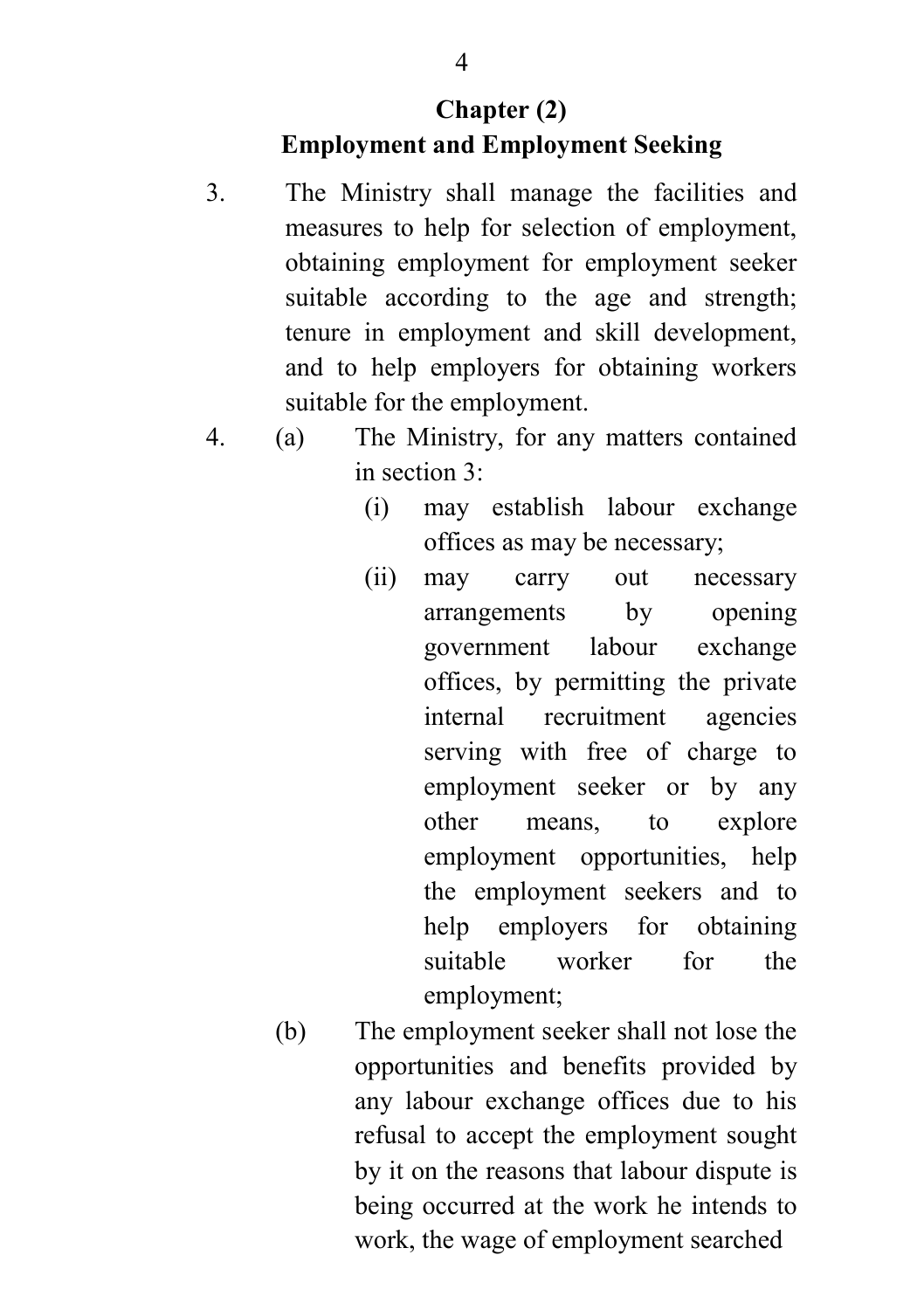is less than the wage obtained by other persons of the same employment;

(c) The Ministry may make arrangements for causing the employer to inform to the relevant labour exchange office in accord with the stipulations relating to the employments position vacant or to be vacant in his work.

#### **Chapter (3) Making Contract of Employment**

- 5. (a) (1) After the employer has employed a worker for any job, he shall within 30 days of so doing, sign a Contract of Employment with the worker. This clause however shall not apply to permanent workers of government departments and organizations.
	- (2) If prior to employment, the worker is required to attend any pr-employment training for a period or appointed on probation for a period, sub-section(1) shall not apply for that period.
	- (b) The Contract of Employment shall include the matters mentioned below:-
		- (1) Title of Job
		- (2) Probation period
		- (3) Wages/Salary
		- (4) Place of work
		- (5) Duration of the Contract
		- (6) Working Hours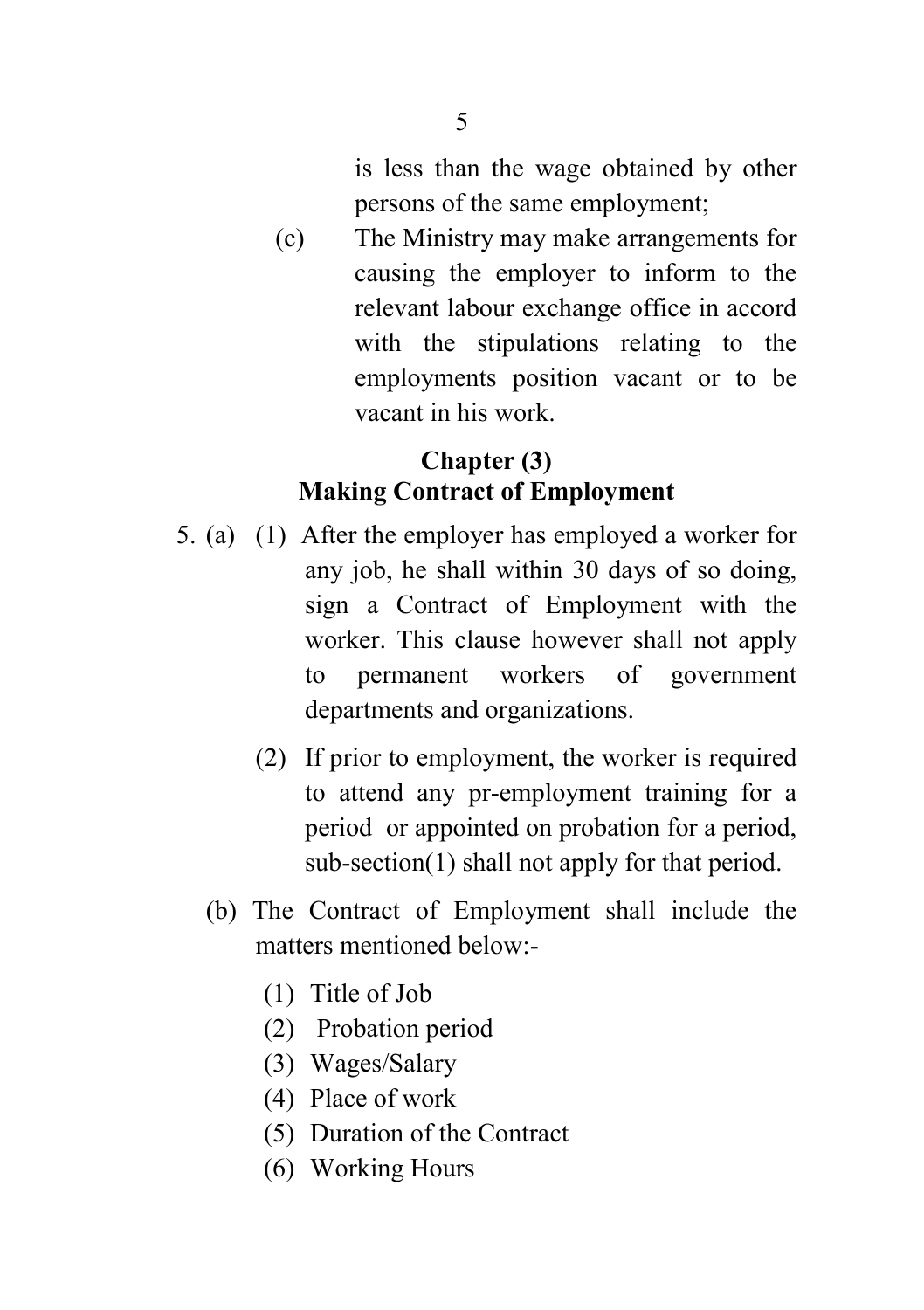- (7) Rest days, Holidays and Leave
- (8) Overtime work
- (9) Arrangements for meals during the period of work
- (10) Accommodation
- (11) Medical Treatment
- (12) Ferry service and travel
- (13) Rules to be followed by employee
- (14) Agreement by worker regarding the duration he shall work after attending any training course arranged by the employer.
- (15) Resigning and being discharged.
- (16) Termination of Contract
- (17) Responsibilities according to rules in the **Contract**
- (18) Annulment of the Contract by mutual agreement of employer and worker
- (19) Other matters
- (20) Adding, changing or amending the rules of the Contract
- (21) Miscellaneous
- (c) The workplace rules in the Employment Contract shall conform to the rules made under existing laws and the rights of the workers in the Contract shall not be less than those in existing laws.
- (d) In the event that the work is completed before the duration of the Contract or if due to unforeseen circumstances the work or part of it is stopped, or for any reason the worker is discharged,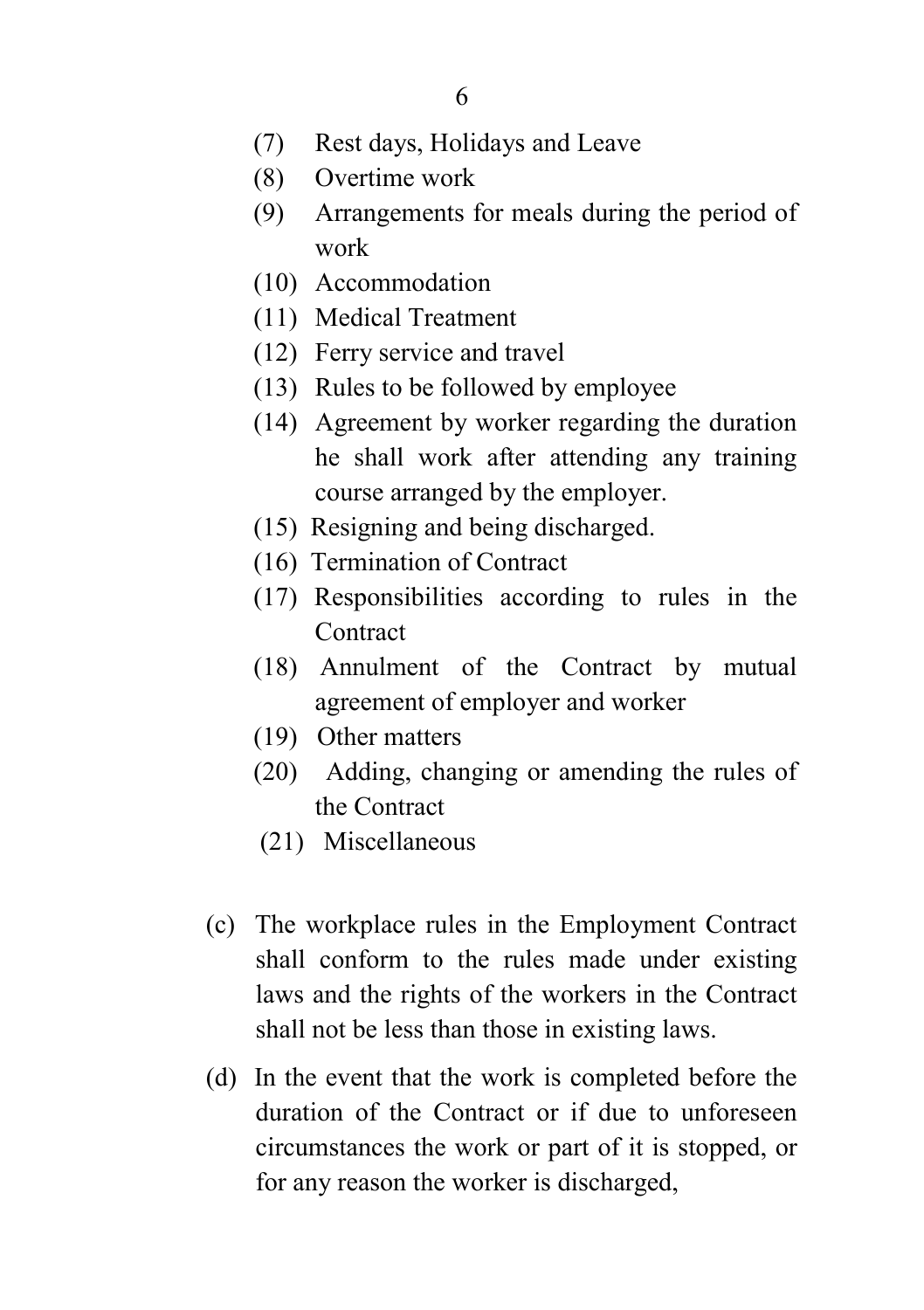the employer shall pay compensation according to the rates fixed in the Order issued by the Ministry.

- (e) Employment Contract to be made under subsection (a) shall apply to temporary workers on a daily wage or piece rate basis of government departments and organizations.
- (f) Employer and worker or workers may, by mutual consent, change the rules or the rights of workers in accordance with existing laws as required.
- (g) The employer shall submit a copy of the Employment Contract to the concerned Labour Exchange Office for confirmation.\
- (h) Employment Contracts made prior to the coming into force of this law shall be valid up to the date of expiry of the said Employment Contract.

#### **Chapter (4)**

#### **Forming of the Employment and Skills Development Authority and related Functions**

- 6. The Union Government shall-
	- (a) form theEmployment and Skills Development Authority with the following persons:-
		- (1) Union Minister Chairman Ministry of Labour, Employment and Social Security (2) Union Minister Members Concerned Union Ministries (3) Mayors Members Nay Pyi Taw, Yangon and Mandalay Municipalities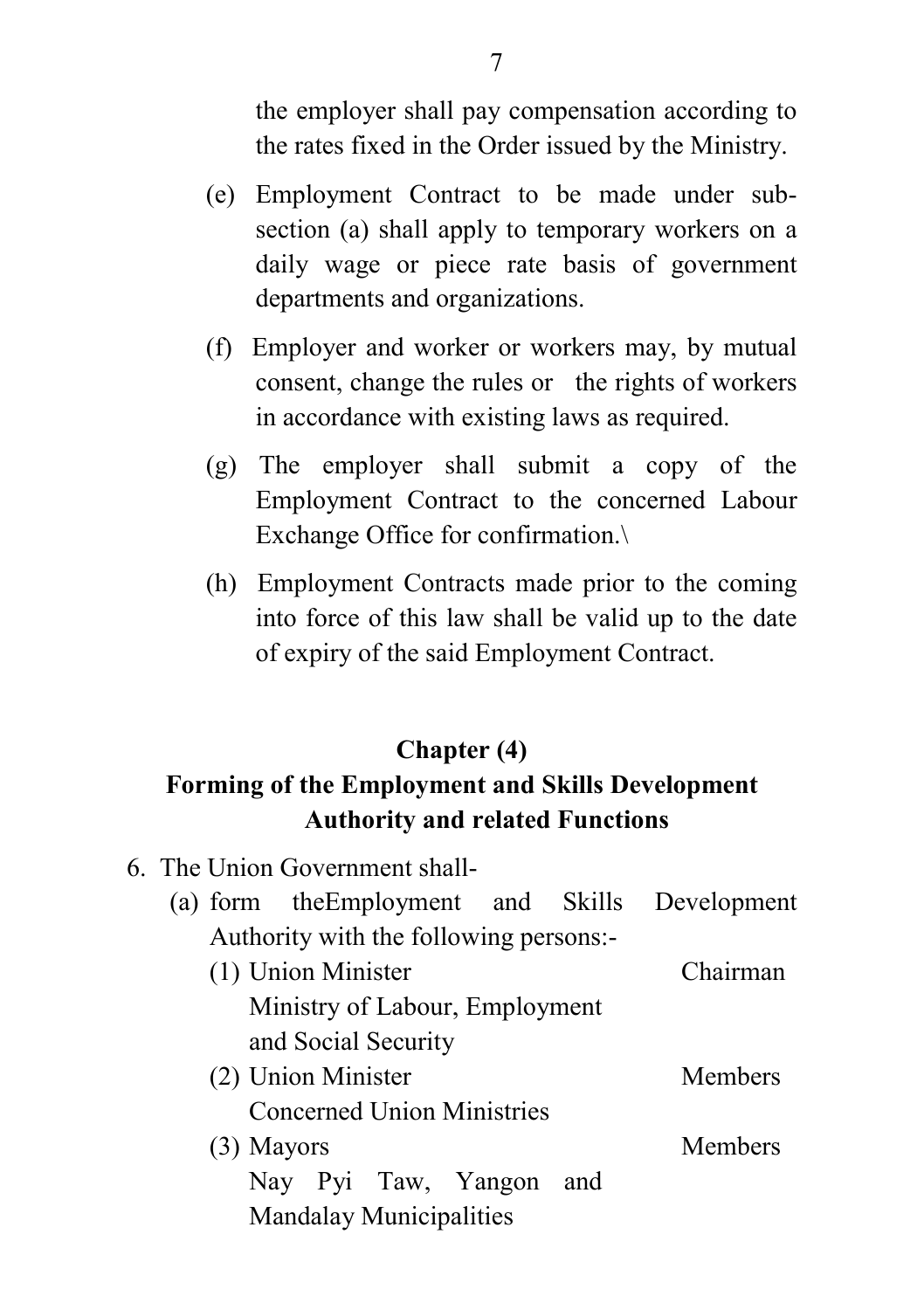| (4) ConcernedMinisters         | <b>Members</b> |
|--------------------------------|----------------|
| Regional and State Government  |                |
| $(5)$ Chairman                 | Member         |
| The Republic of the Union of   |                |
| Myanmar Federation of          |                |
| Chambers of Commerce and       |                |
| Industry                       |                |
| (6) Chairman                   | Member         |
| Confederation of Myanmar       |                |
| Labour Organisations           |                |
| (7) Chairman                   | Member         |
| Confederation of Myanmar       |                |
| <b>Employers Organizations</b> |                |
| (8) Deputy Minister            | Secretary      |
| Ministry of Labour, Employment |                |
| and Social Security            |                |

(b) In forming the above Authority, under sub- section (a), the Vice Chairman and Joint Secretary may be appointed and assigned duties.

7. The Authority shall lay down policies relating to the following duties and functions:-

- (a) Creation of employment opportunities
- (b) Implementing measures to reduce unemployment
- (c) Carrying out to enhance discipline and capacity of the workers
- (d) Carrying out for the skills development of the workers
- (e) Forming and guiding the Employment and Skills Development Agencies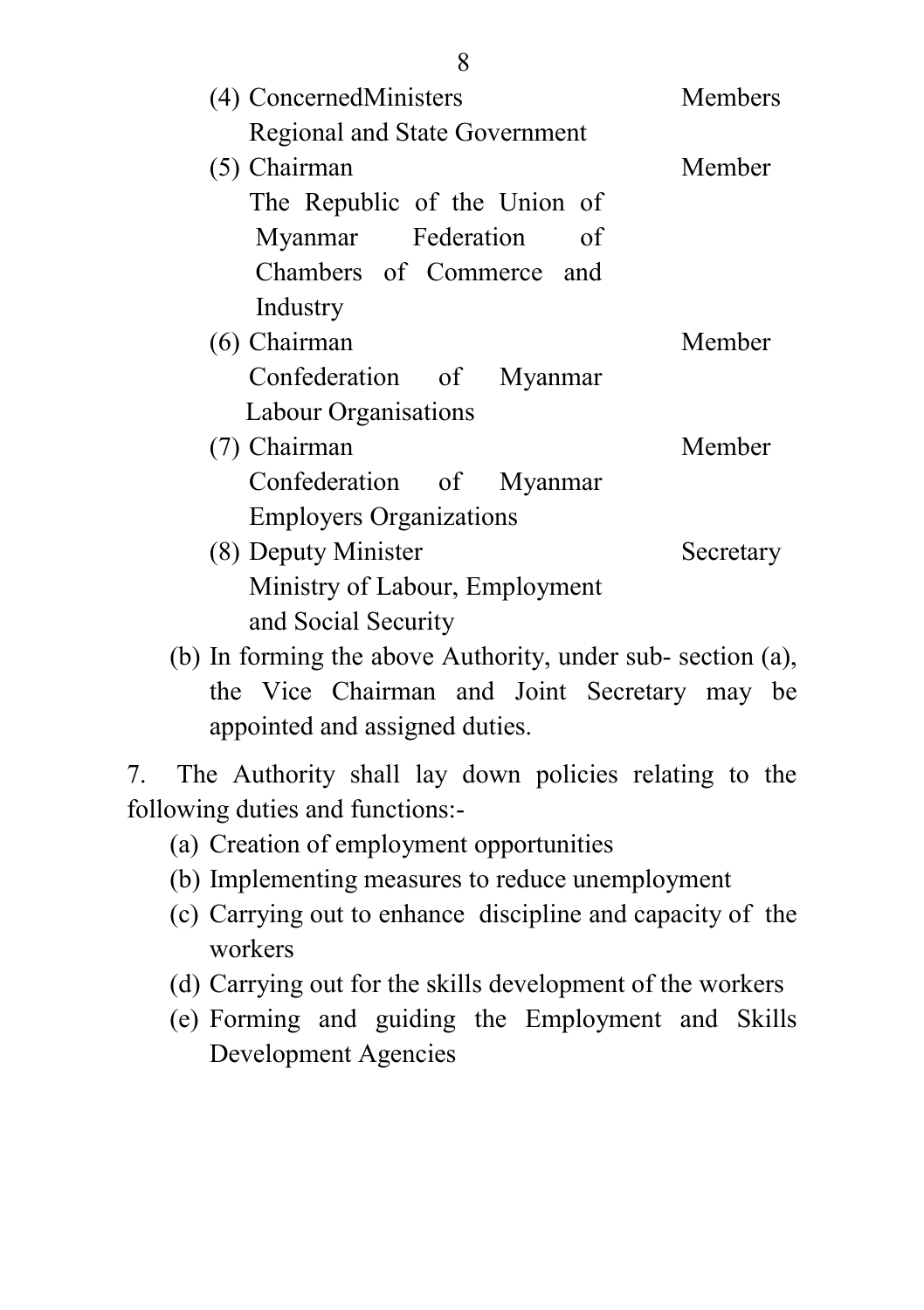| 8. The Authority shall form, with the approval of the Union |           |
|-------------------------------------------------------------|-----------|
| Government, the Employment Promotion                        | Agency    |
| comprising the following persons:-                          |           |
| (a) Deputy Minister                                         | Chairman  |
| Ministry of Labour, Employment and                          |           |
| Social Security                                             |           |
| (b) Deputy Ministers                                        | Members   |
| <b>Concerned Union Ministries</b>                           |           |
| (c) Director Generals or Managing Directors                 | Members   |
| Concerned Departments or Corporations                       |           |
| (d) Representative                                          | Member    |
| The Republic of the Union of Myanmar                        |           |
| Federation of Chambers of Commerce                          |           |
| and Industry                                                |           |
| (e) Representative                                          | Member    |
| Confederation of Myanmar<br>Labour                          |           |
| Organisations                                               |           |
| (f) Representative                                          | Member    |
| Confederation of Myanmar Employers                          |           |
| Organizations                                               |           |
| (g) Director General                                        | Secretary |
| Department of Labour                                        |           |

9. The duties and functions of the Employment Promotion Agency are as follows:-

- (a) Creation of Local employment opportunities
- (b) Enabling those who seek employment to be employed
- (c) Implementing measures to reduce unemployment
- (d) Carrying out to enhance discipline and capacity of those in employment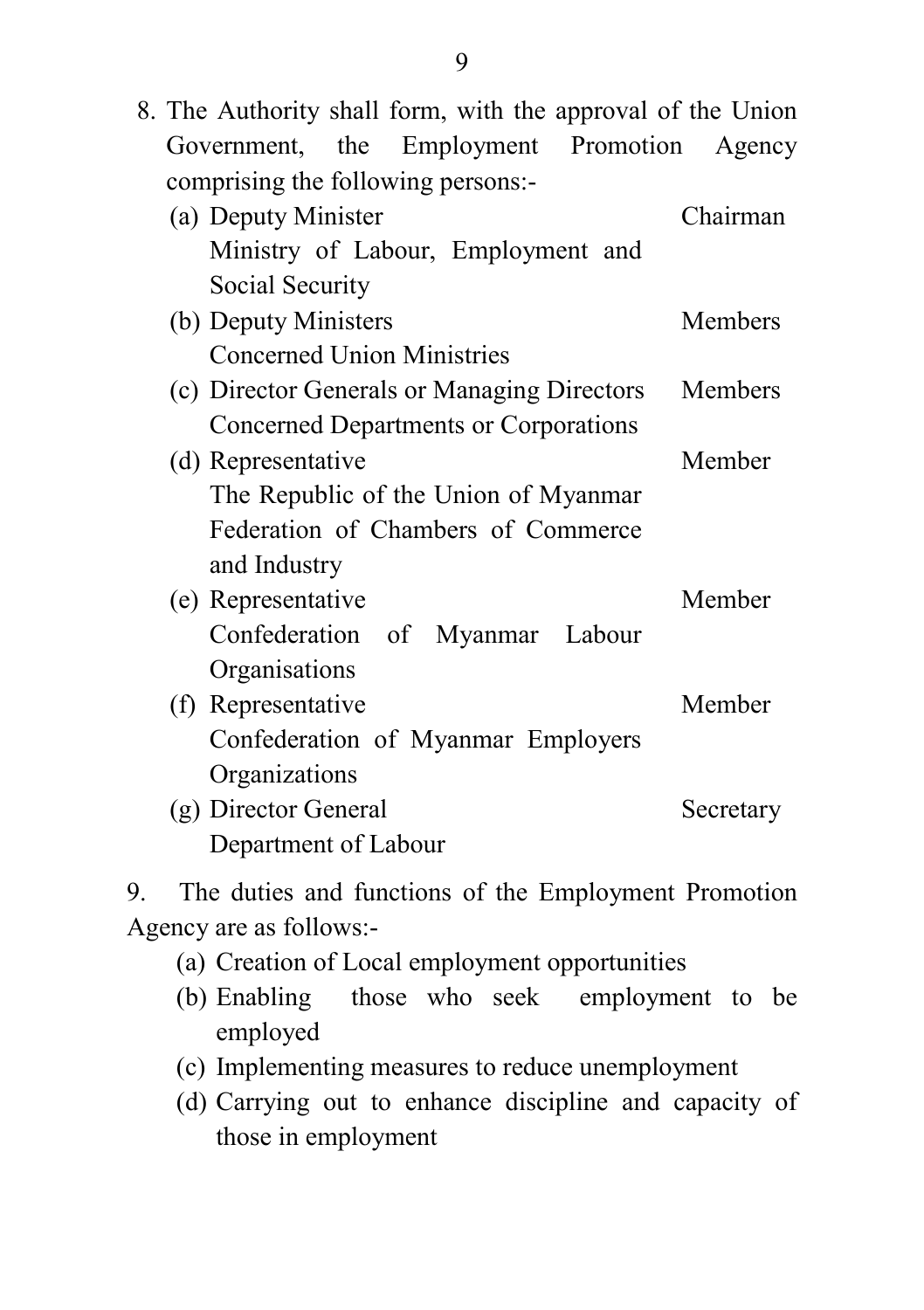|  | 10. (a) The Authority shall form, with the approval of the |           |
|--|------------------------------------------------------------|-----------|
|  | Union Government, the Skills Development Agency            |           |
|  | comprising the following persons:-                         |           |
|  | (1) Deputy Minister                                        | Chairman  |
|  | Ministry designated by the Union                           |           |
|  | Government                                                 |           |
|  | (2) Director Generals or                                   | Members   |
|  | <b>Managing Directors</b>                                  |           |
|  | Concerned<br>Departments<br><sub>or</sub>                  |           |
|  | Corporations                                               |           |
|  | (3) Representative                                         | Member    |
|  | The Republic of the Union of                               |           |
|  | Myanmar Federation of Chambers                             |           |
|  | of Commerce and Industry                                   |           |
|  | (4) Chairman                                               | Member    |
|  | <b>Technical Organisations Concerned</b>                   |           |
|  | (5) Representative                                         | Member    |
|  | Confederation of<br>Myanmar                                |           |
|  | Labour Organisations                                       |           |
|  | (6) Representative                                         | Member    |
|  | Confederation of<br>Myanmar                                |           |
|  | <b>Employers Organizations</b>                             |           |
|  | (7) Deputy Director General                                | Secretary |
|  | Department of Labour                                       |           |

(b) In forming the Agency under sub-section (a), the experts relating to the skills development may be appointed and assigned duties as members.

11. The duties and functions of the Skills Development Agency are as follows:-

(a) Drawing up and prescribing Occupational Competency Standards for thevarious categories of occupations.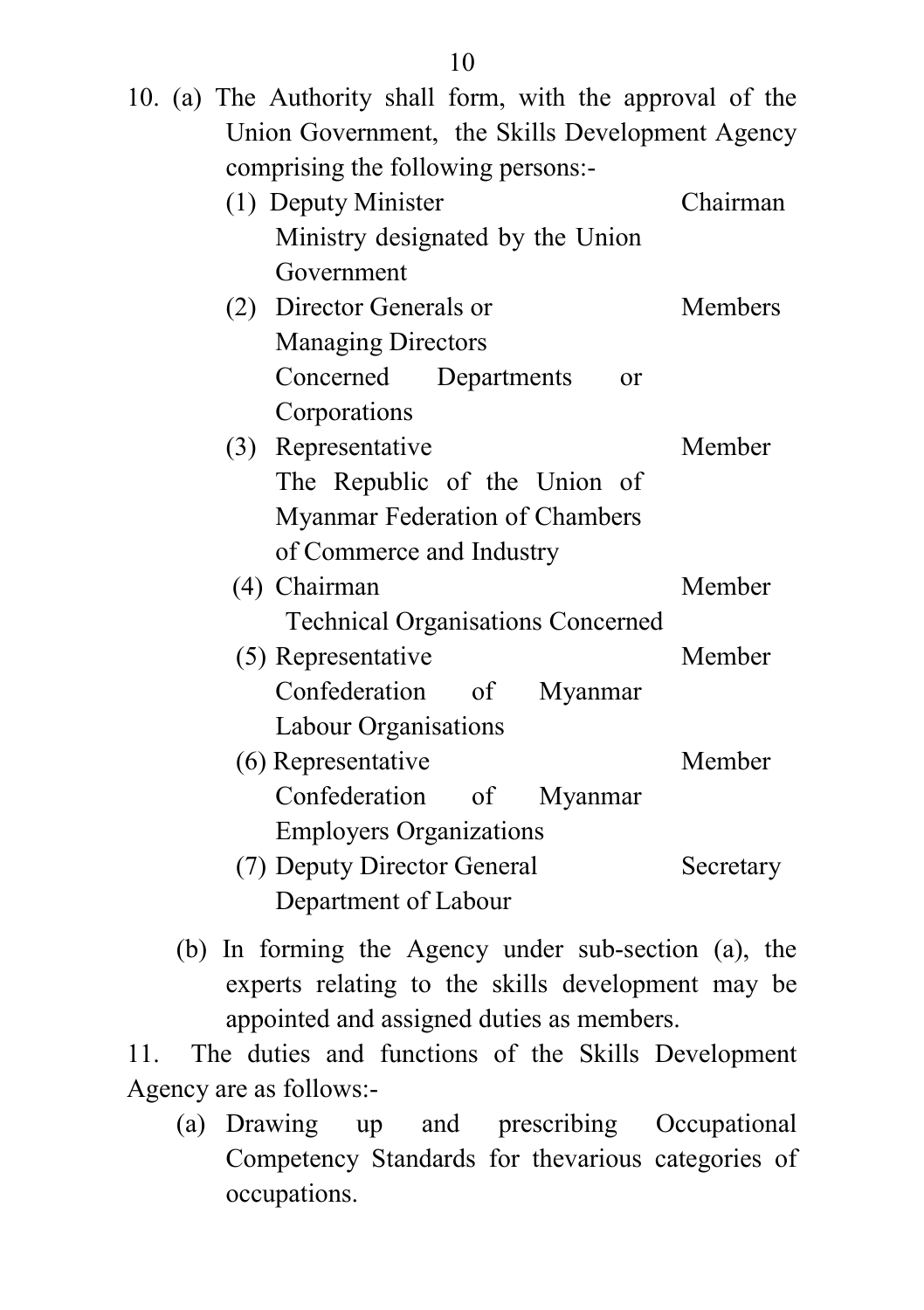- (b) Making policy regarding skills development of workers taking into consideration priority of different skills areas.
- (c) Prescribing procedures for the assessment of skills.
- (d) Registering Training Centres or Skills Assessment **Centres**
- (e) Prescribing procedures for assessment and certification of skills.
- (f) Managing by establishing the Skills Development Fund for the workers.
- (g) Supervising its committees and sub-committees.
- 12. (a) The Skills Development Agency shall form the following committees for the performance of its duties and functions:-
	- (1) Occupational Competency Standards and Training Committee
	- (2) Skills Assessment and Certification Committee
	- (b) The Skills Development Agency may form subcommittees as requiredunder the committees formed according to Section 12(a).

13. Regarding the duties and functions, and authority of the Committees formed under Section 12 section (a)-

- (a) Occupational Competency Standards and Training Committee and Skills Assessment and Certification Committee shall according to each Committee organize, coordinate and draw up their work programs.
- (b) Occupational Competency Standards and Training Committee shall undertake the following:-
	- (1) Drawing up precise occupational competency standard based on international standards, according to types of occupations and levels of skills.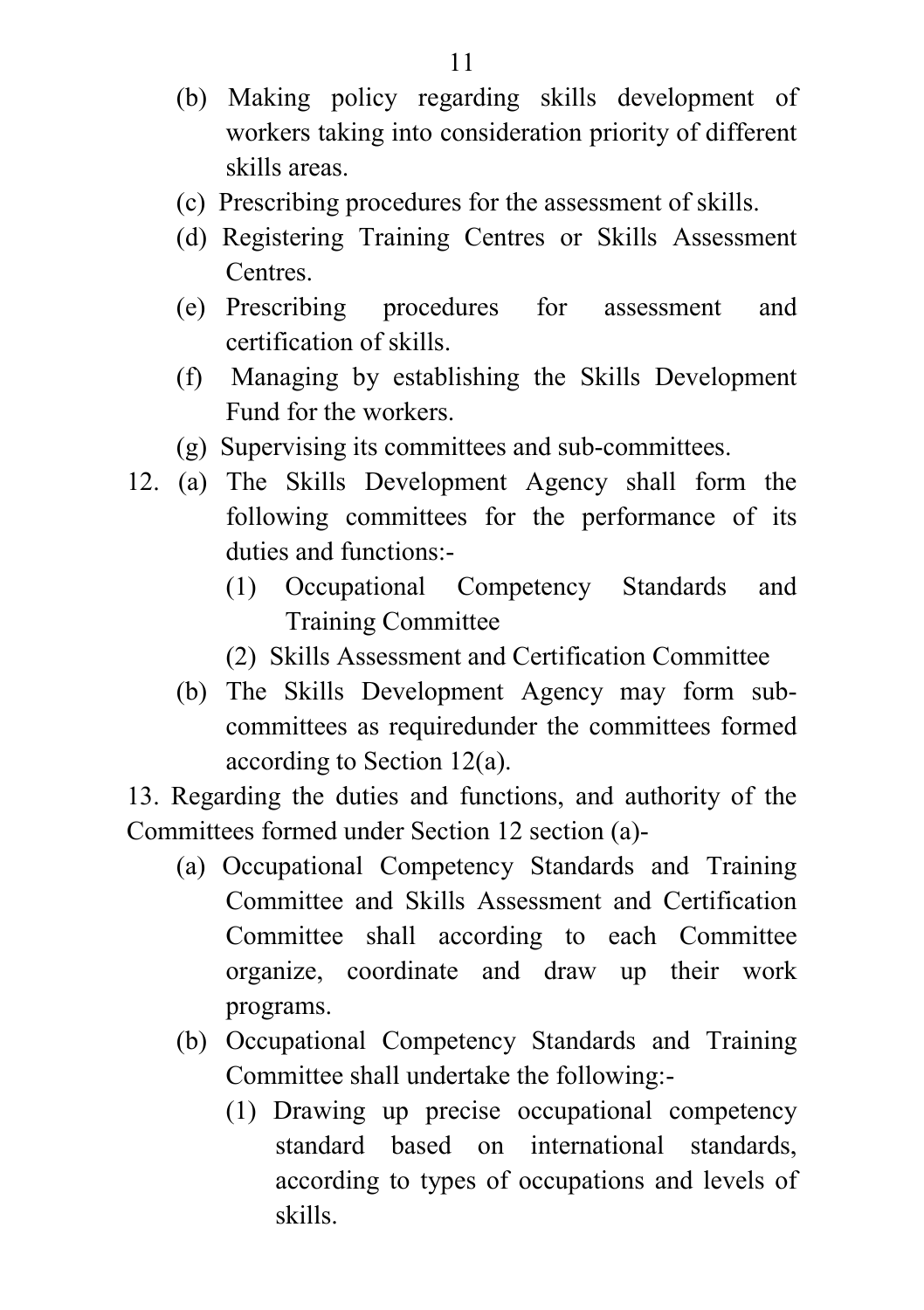- (2) Developing curricula and standards of training in line with the occupational competency standards.
- (3) Prescribing the qualification of instructors.
- (4) Prescribing the standards of machinery, equipment and training aids of the training centres.
- (5) Registering of training centres and training programs.
- (6) Coordinating for the skills development on technology.
- (7) Checking the application for registration of training centres and submitting the applications to the Skills Development Agency.
- (c) Skills Assessment and Certification Committee shall undertake the following:-
	- (1) Drawing up assessment standards based on occupational skills standards for skills assessment.
		- (2) Registering of skills assessment centres and skills assessment programs.
		- (3) Checking the application for registration of skills assessment centres and submitting the applications to the Skills Development Agency.
		- (4) Prescribing quality assurance mechanisms and functions for developing the assessment plan, assessors qualification and assessment center.
		- (5) Coordinating for the skills development on technology.
		- (6) Holding skills competitions by prescribing level of skills for occupational skills development.
		- (7) Awarding certificates to those who excel in the skills competitions.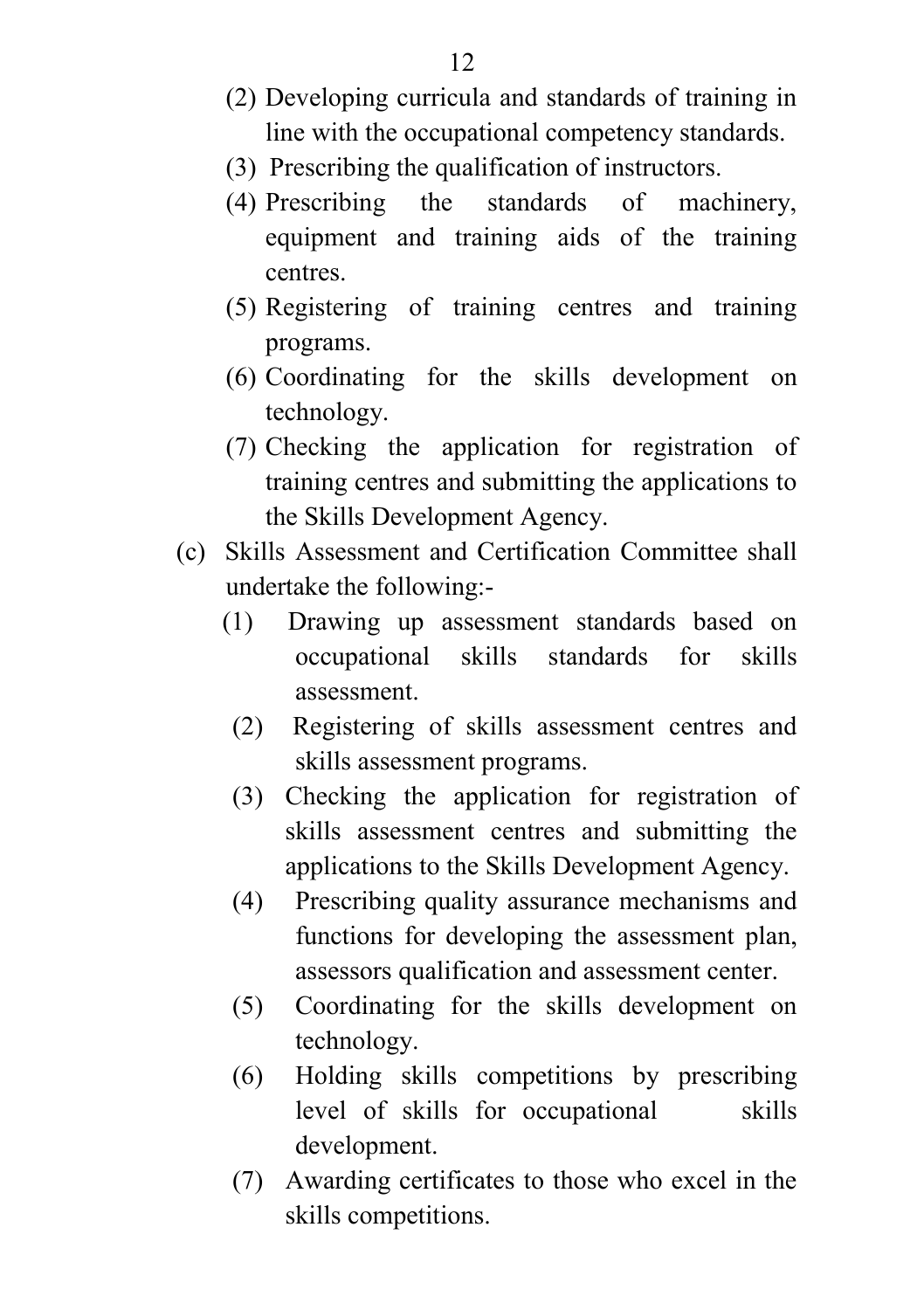# **Chapter (5)**

# **Implementing Training Programs and Skills Development of Workers**

14. Employer shall conduct occupational training to enhance the skills of workers who are to be employed as well as workers who are presently employed in accordance with the requirements of the enterprise and the policy of the Skills Development Agency.

- 15. Employer may:-
	- (a) in implementing programs of training to enhance the skills of workers, conduct in- house/ in-plant training, systematic on-the-job training, send his workers to outside training courses, conduct training by means of information technology either individually or in groups of employers for individual or groups of workers.
	- (b) employ young persons who have completed (16) years of age as apprentices in accordance with the regulations made by the Skills Development Agency and train them in the various skilled occupations.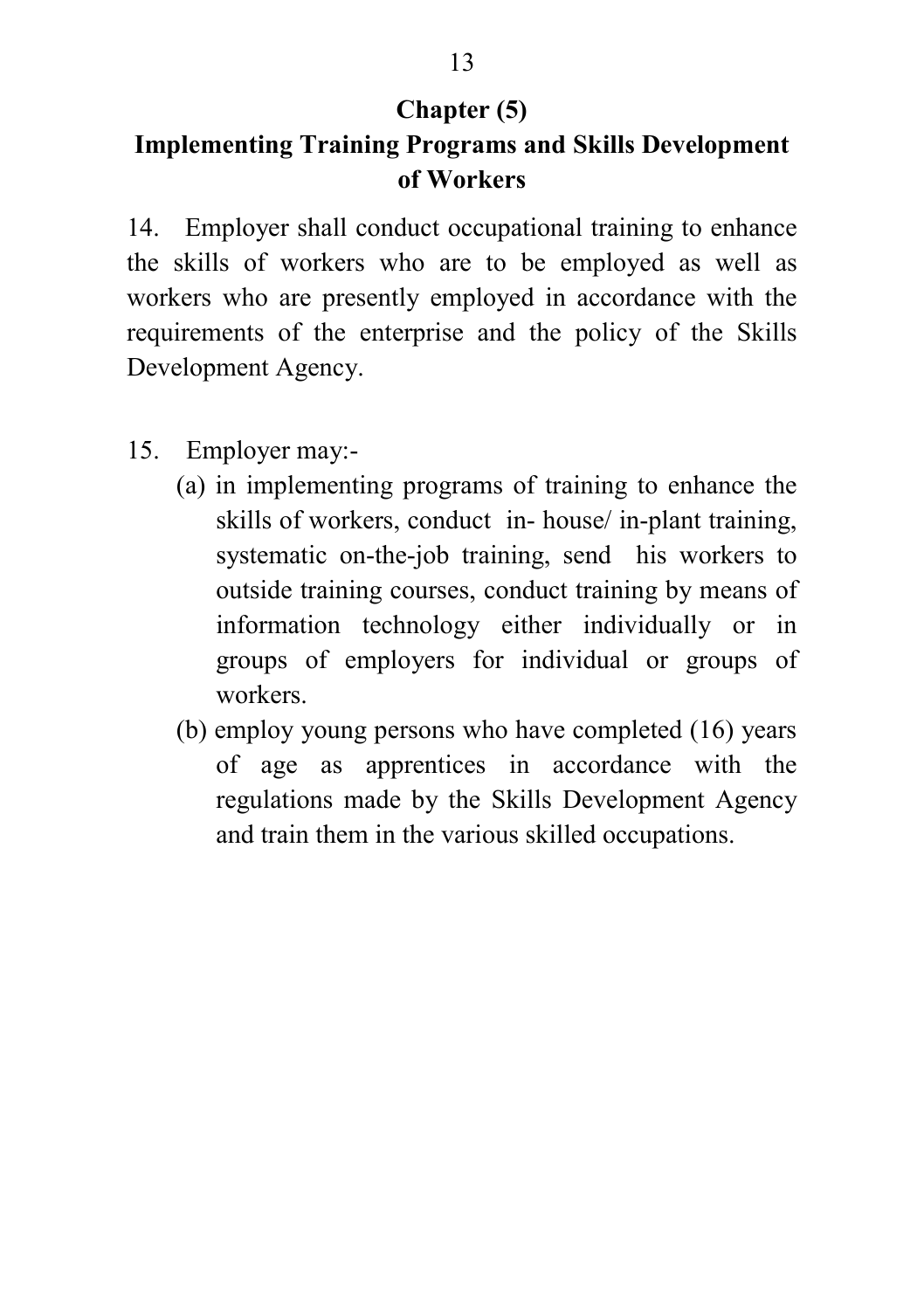# **Chapter (6)**

# **Establishment and Registration of Training Centres and Skills Assessment Centres**

- 16. (a) Employers or Service Providers who wish to establish Training Centres orSkills Assessment Centres shall apply for registration of such centres to the Skills Development Agency through the concerned committees in accordance with prescribed procedures.
	- (b) In accordance with existing laws, foreigners who wish to establish TrainingCentres or Skills Assessment Centres shall apply for registration of such centres to the Skills Development Agency through the concerned committees in accordance with prescribed procedures.
- 17. The Skills Development Agency shall:-
	- (a) Allow or reject to issue registration certificate after scrutinizing whether or not it is in conformity with the stipulation relating to the application under Section 16 by the concerned committee formed under Section 12.
	- (b) If the application for registration is allowed, require the applicant to pay theprescribed fee and issue the Registration Certificate.
	- (c) If the application for registration is rejected, allow the applicant to reapply within (30) days.

18. If the registered Training Centre or the Skills Assessment Centre wishes to continue operation after the expiry of its certificate of registration, application shall be made as prescribed, to the Skills Development Agency through the committee concerned for extension of the Registration Certificate.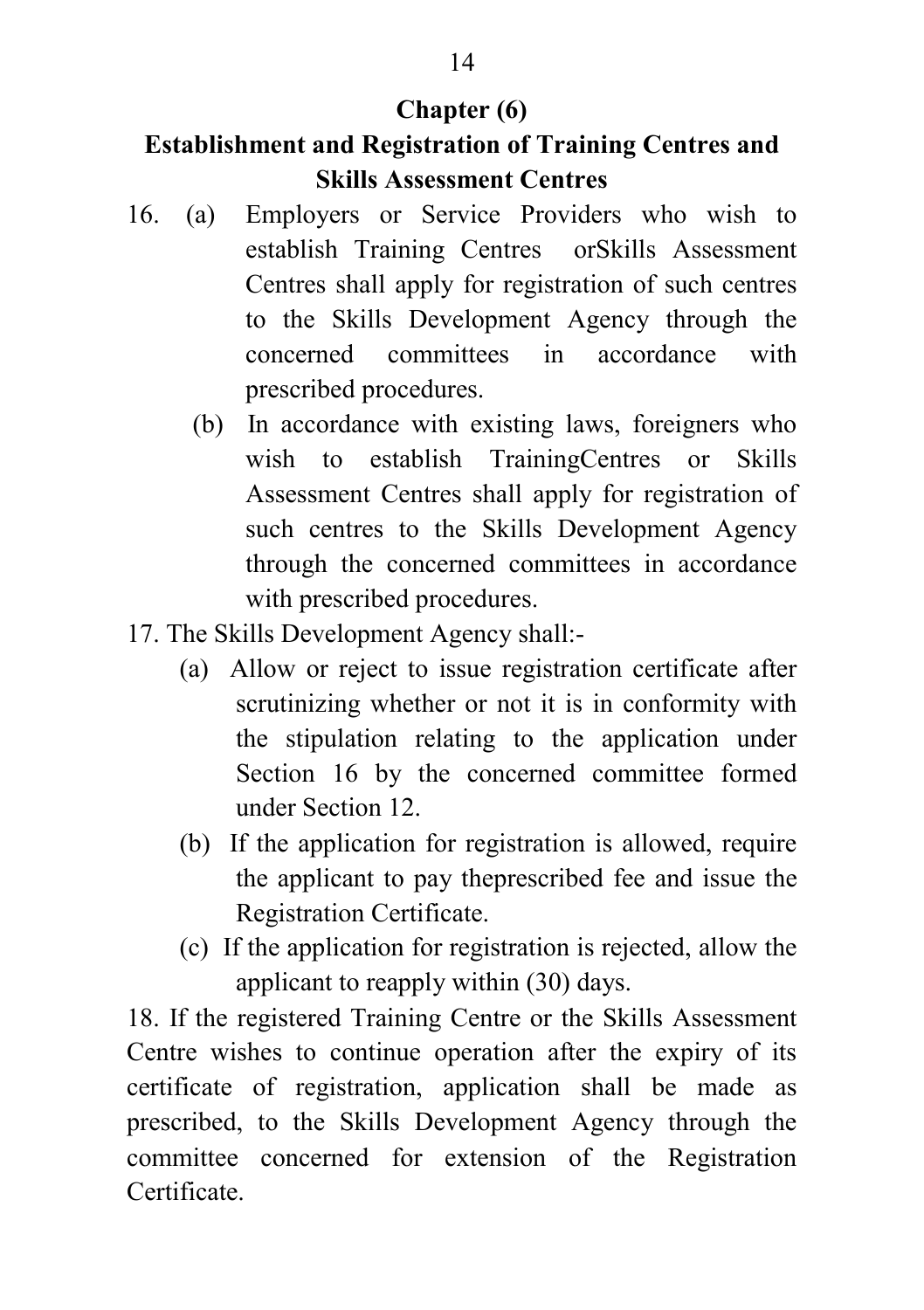19. If the Skills Development Agency finds that the registered Training Centre or the Skills Assessment Centre is not in compliance with the regulations of certification, it may revoke the certificate of registration.

20. The duties of the Registered Training Centre are as follows:-

- (a) Documenting the training program matters described below and submitting the same to the Skills Development Agency for approval:-
	- (1) Occupational Competency Standards
	- (2) Curriculum
	- (3) Location of the Training Centre, buildings and facilities.
	- (4) Names of the Instructors and their qualifications
	- (5) Duration of the training course
	- (6) Training Methodology and Training Aids
	- (7) Certificates to be awarded
	- (8) Training Fee
	- (9) Other matters prescribed by the Occupational Competency Standards and Training Committee
- (b) Making Training Contract with the trainee
- (c) Maintaining the personal data of the trainees
- (d) Within 15 days of completion of the training program, submitting a report of the training program to the Skills Development Agency.
- (e) If the Training Centre is to be handed over to another person who wants toestablish a training centre, to inform the Skills Development Agency at least30 days in advance prior to such transfer.
- (f) If it is desirous to terminate the training centre, to transfer the trainees together with the remaining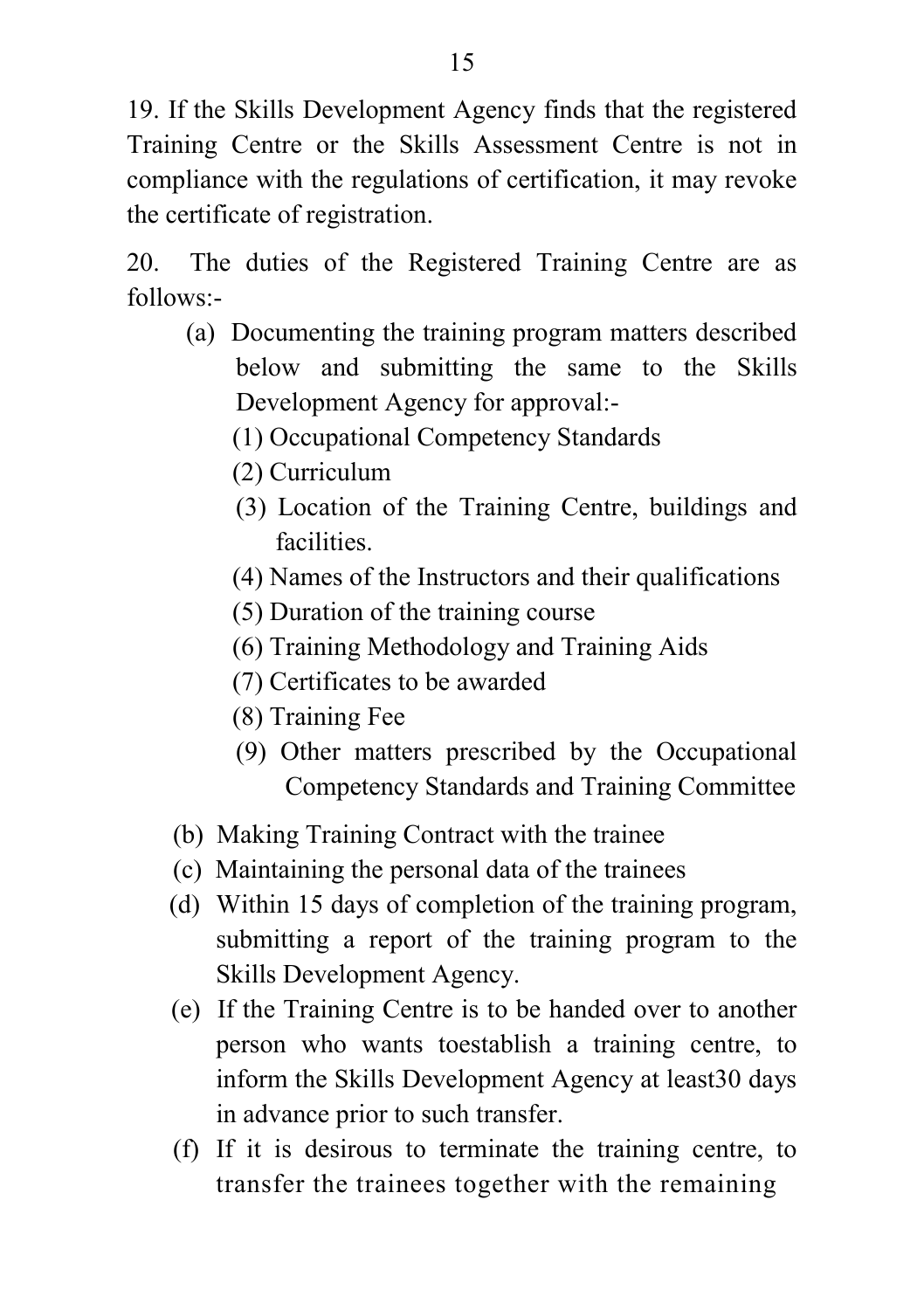training costs to another centre offering the same training course.

21. The person who establishes the Registered Training Centre may:-

- (a) Employ in his centre, foreign experts and foreign instructors who have, under the laws concerned, work permits issued by the concerned Ministry. Theduration of their stay shall be in accordance with existing laws.
- (b) Import training aids in accordance with existing laws.

22. The duties of the Registered Skills Assessment Centre are as follows:-

- (a) Documenting the skills assessment program matter described below and submitting the same to the Skills Development Agency for approval:-
	- (1) Assessment programs based on recognized Occupational Competency Standards
	- (2) Location of the Skills Assessment Centre, buildings and facilities
	- (3) Name of assessors and their qualifications
	- (4) Duration of Assessment
	- (5) Assessment equipment and aids to be used in the Skills Assessment Centre
	- (6) Nature of the assessment questions
	- (7) Standards and method to be used in skills assessment
	- (8) Assessment fee to be collected from the person whose skills is assessed
	- (9) Other matters prescribed by the Skills Assessment and Certification Committee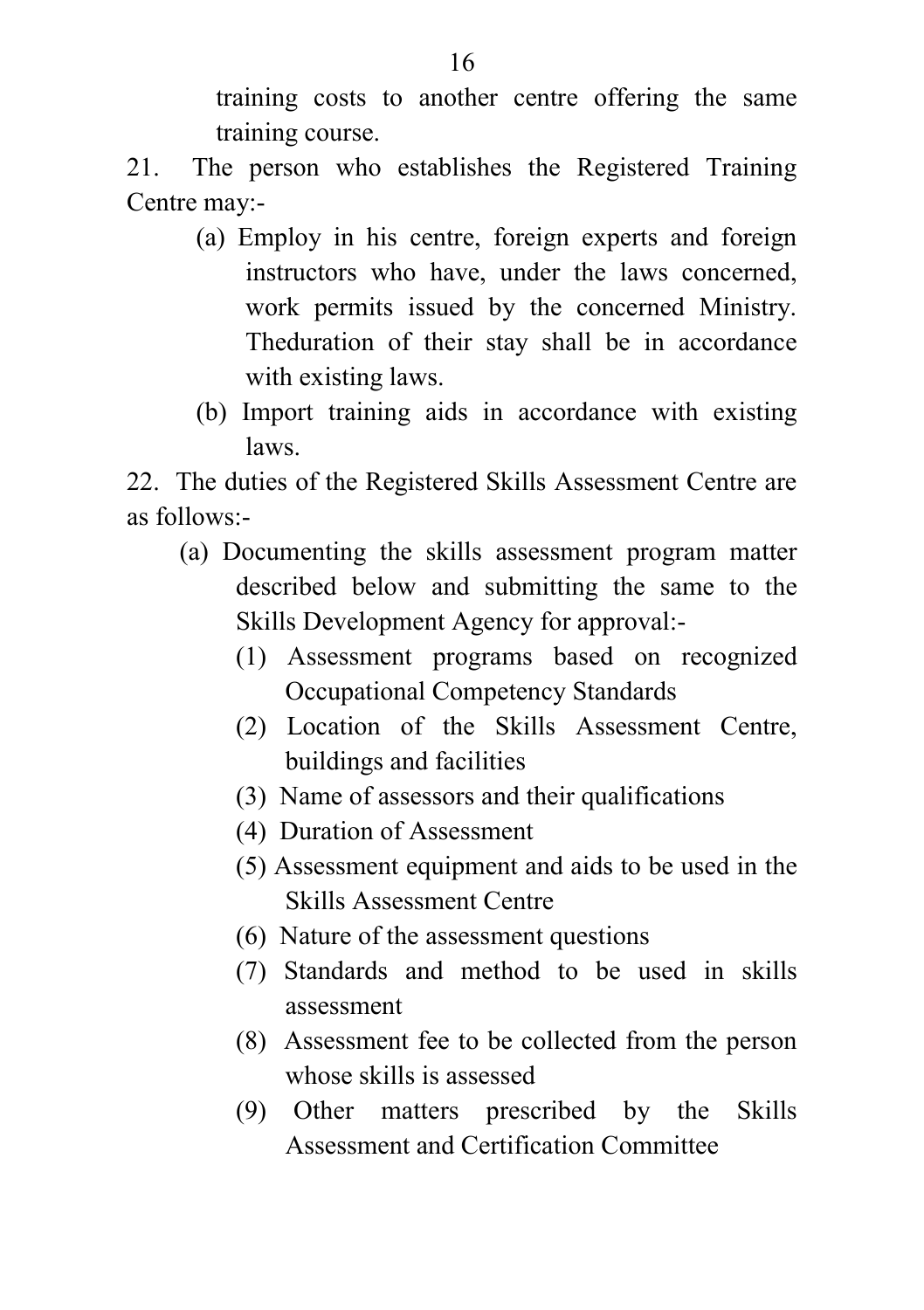- (b) Prescribing terms and conditions and skills assessment program for the persons whose skills is assessed to obtain skills recognition certificate;
- (c) Maintaining personal data of the persons whose skills is assessed;
- (d) Submitting report to the Skills Development Agency within 15 days after skills assessment;
- (e) Issuing skills recognition certificate to the persons who pass skills assessment with the approval of the Skills Development Agency;
- (f) If it is desirous to terminate skills assessment centre, to transfer the persons whose skills is assessed together with the remaining costs to another centre offering the same assessment programmes;
- (g) Submitting to the Skills Development Agency in advance for a minimum of 30 days before transferring the persons whose skills is assessed to the other skills assessment centre.
- 23. The registered Skills Assessment Centre may:-
	- (a) Employ foreign experts and foreign assessors who have, under the laws concerned, work permits issued by the concerned Ministry. The duration of their stay shall be in accordance with existing laws.
	- (b) Import skills assessment equipment and aids in accordance with existing laws. It may apply to the relevant skills assessment center for inspection.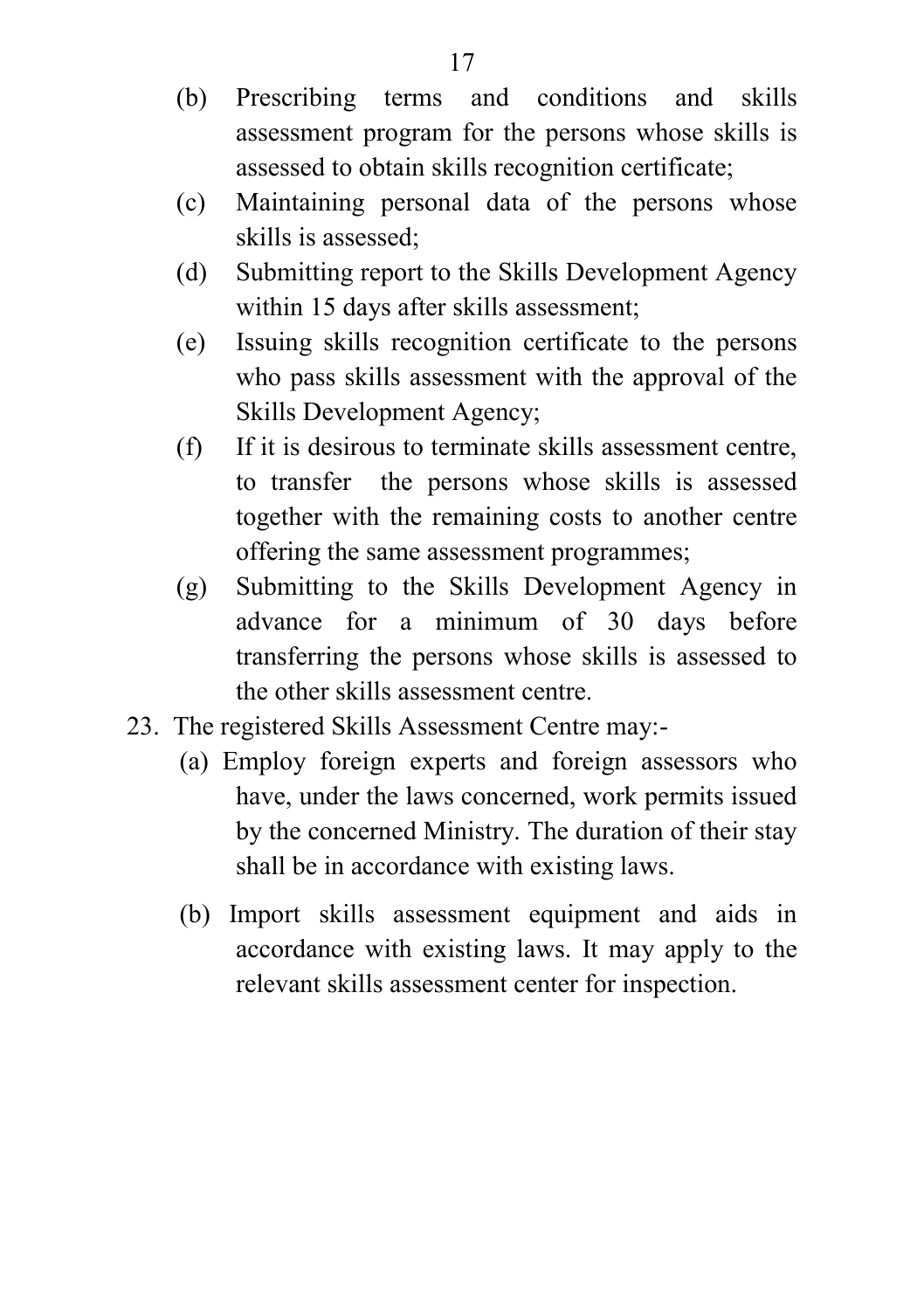## **Chapter (7) Holding Skills Competitions**

24. Skills Assessment and Certification Committee shall hold skills competitions for the skilled occupations at various levels in accordance with stipulations. Research shall be made based on the results of the skills competitions.

25. The worker who has skills recognition certificate is eligible for participation in the relevant local and international skills competitions.

## **Chapter (8) Establishing and Utilizing Workers' Skills Development Fund**

26. The Skills Development Agency shall establish, for the workers of Industrial and Service Enterprises, a Skills Development Fund and utilize it, in accordance with stipulations for the following purposes:-

 (a) Training of workers for development and upgrading of occupational skills.

 (b) Retraining for occupational skills development of workers who have been retrenched for some reason and who want to change their occupation.

 (c) Providing grants or loans for the purpose mentioned in sub-section (a) and (b).

27. The Skills Development Agency shall form, with representatives of government, employers and workers, a Skills Development Fund Management Committee.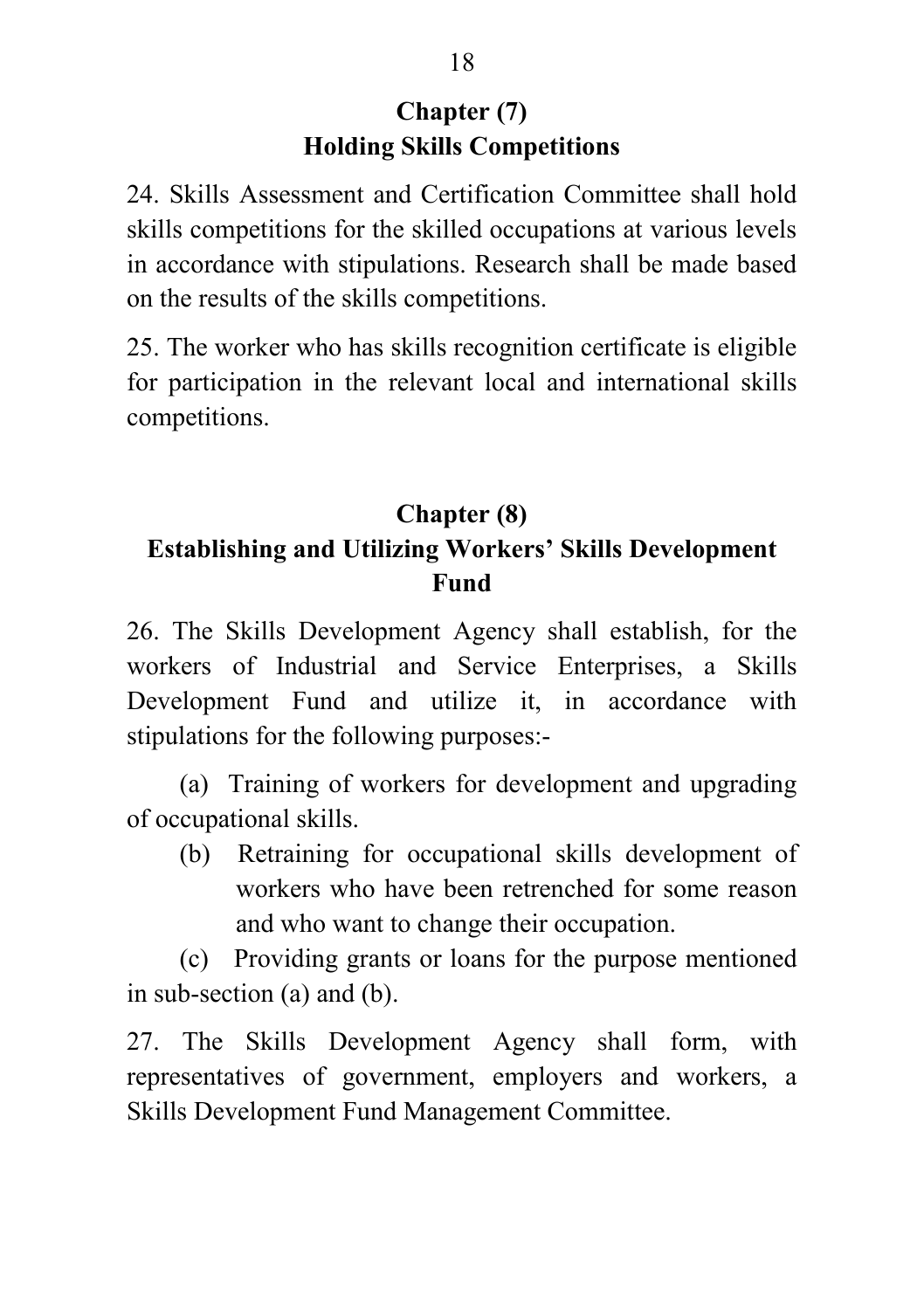28. The duties and functions of the Skills Development Fund Management Committee are as follows:-

- (a) Supervising regular payment of contributions to the fund.
- (b) Managing the fund with the approval of the Skills Development Agency.
- (c) Depositing in a bank account or purchasing Government Saving Certificates with the part of the fund that can be invested in accordance with the financial regulations.
- (d) Accepting, with the approval of the Skills Development Agency, donations if there is donor to the fund.
- (e) Accepting audit in respect of contribution and expenditure of the fund.

29. The Skills Development Fund Management Committee may, in accordance with the regulations stipulated by the Skills Development Agency, allow the utilization of the fund for the purposes mentioned below:-

- (a) grants or loans to employers who send workers to any full time or part time training course or for conducting courses or extending the programs of their training courses for the development of skills of workers.
- (b) reimbursing employers who claim cost of training his workers for the development of their skills.
- (c) other matters stipulated by the Skills Development Agency.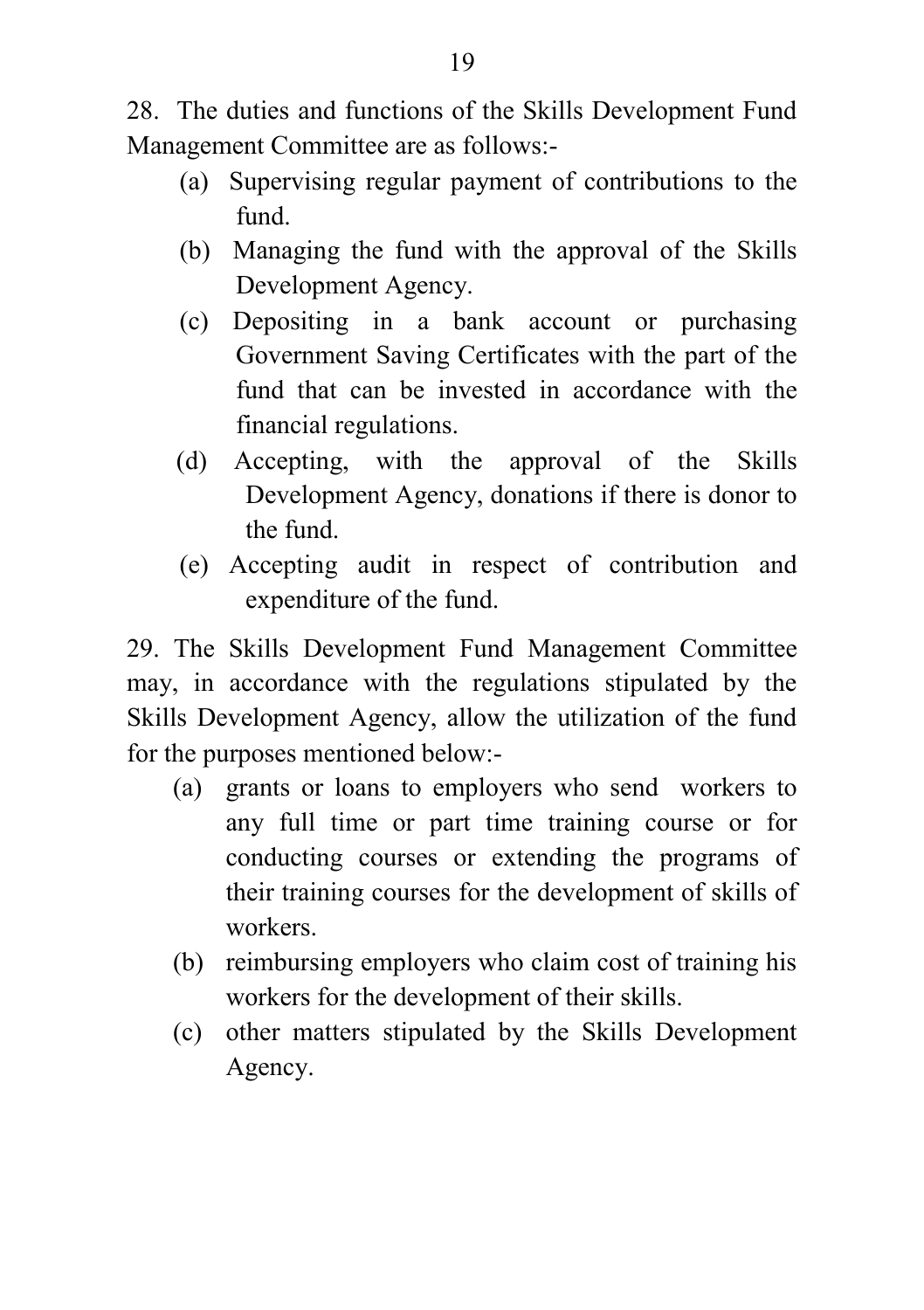- 30. (a) The employers of Industrial and Service Enterprises shall pay contribution to the fund every month without fail amounting to not less than below 0.5% of the payroll of his workers up to the level of supervisors of the workers.
	- (b) The employer shall not deduct the contribution paid under sub- section (a) to the fund from the wages of the workers.
- 31. The Skills Development Agency may:-
	- (a) determine, in accordance with section 30 sub-section (a) regarding the contribution, the amount payable based on the category of the enterprise, the type of the enterprise, the size of the enterprise and the number of workers employed.
	- (b) exempt an employer from paying contribution to the fund if there is a valid reason for doing so.

32. The Skills Development Agency shall supervise, in accordance with existing laws, the financial matters of training programs which are undertaken by persons who are from abroad.

33. The Skills Development Agency may form an Advisory Committee to obtain advices on matters relating to the management and utilization of the fund.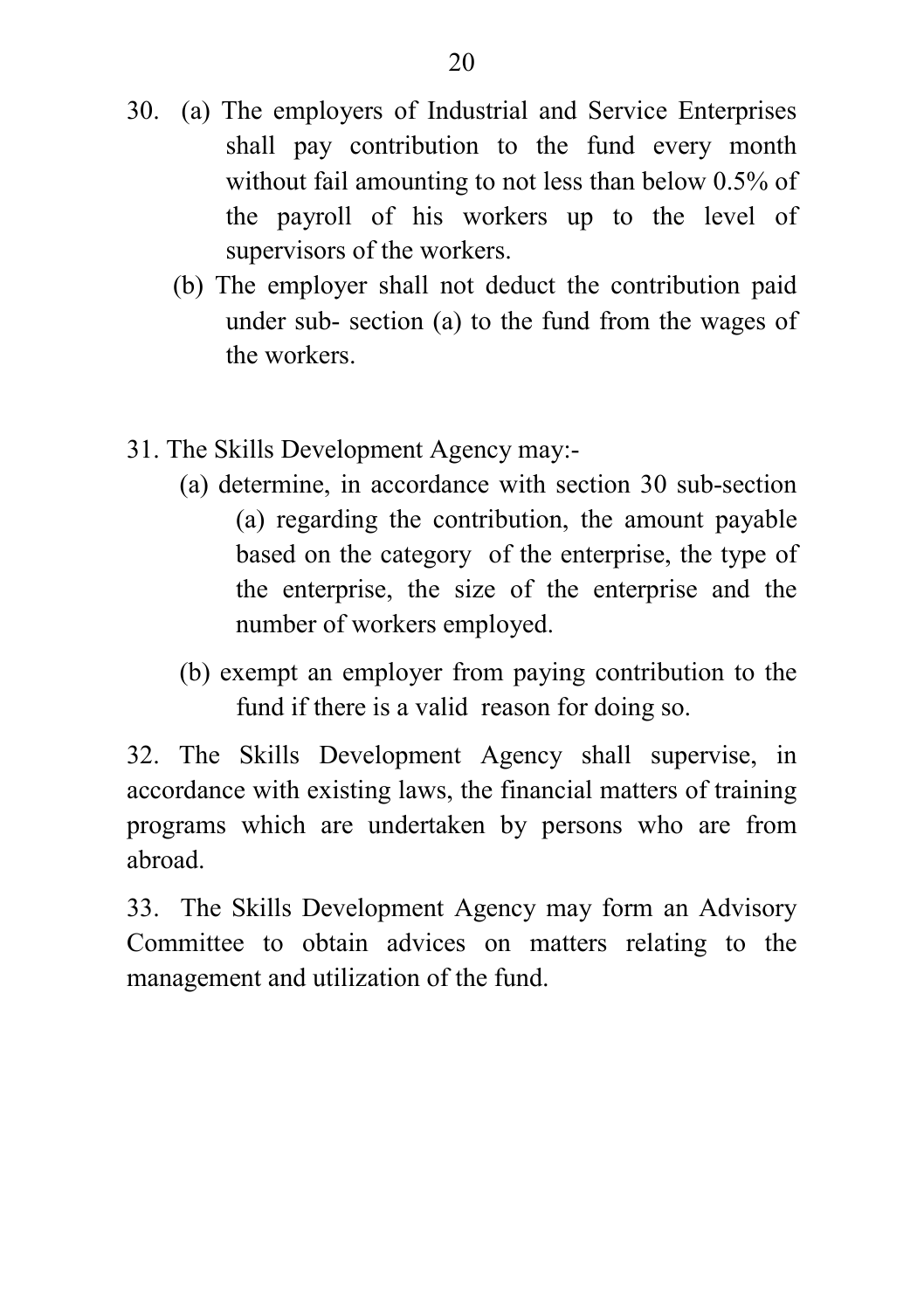## **Chapter (9) Offences and Penalties**

34. Whosoever makes false Skills Recognition Certificates shall, on conviction of the offence, be punishable with imprisonment not exceeding (7) years and may also be punishable with a fine.

35. Whosoever, without the permission of the Ministry, undertakes recruitment for employment, or takes money from the worker for recruitment services, shall on conviction of the offence, be punishable with imprisonment not exceeding (3) years or a fine or both.

36. Whosoever violates any rules, regulations, orders or directives issued under this law shall, on conviction of the offence, be punishable with imprisonment not exceeding (1) year or a fine or both.

37. Whosoever, for the purpose of obtaining employment or workers, gives false statements or makes false representations to an Employment Exchange Office or any person legally representing an Employment Exchange Office shall, on conviction of the offence, be punishable with imprisonment not exceeding (1) year or a fine or both.

38. Any employer who commits the acts mentioned below shall, on conviction of the offence, be punishable with imprisonment not exceeding (6) months or with a fine or both:-

- (a) Failure to make Employment Contract as per Section 5 Sub-section (b).
- (b) Failure to pay contribution as per Section 30 Subsection (a).

39. Whosoever contravenes any clause of the Employment Contract shall on conviction of the offence, be punishable with imprisonment not exceeding (3) months or with a fine or both.